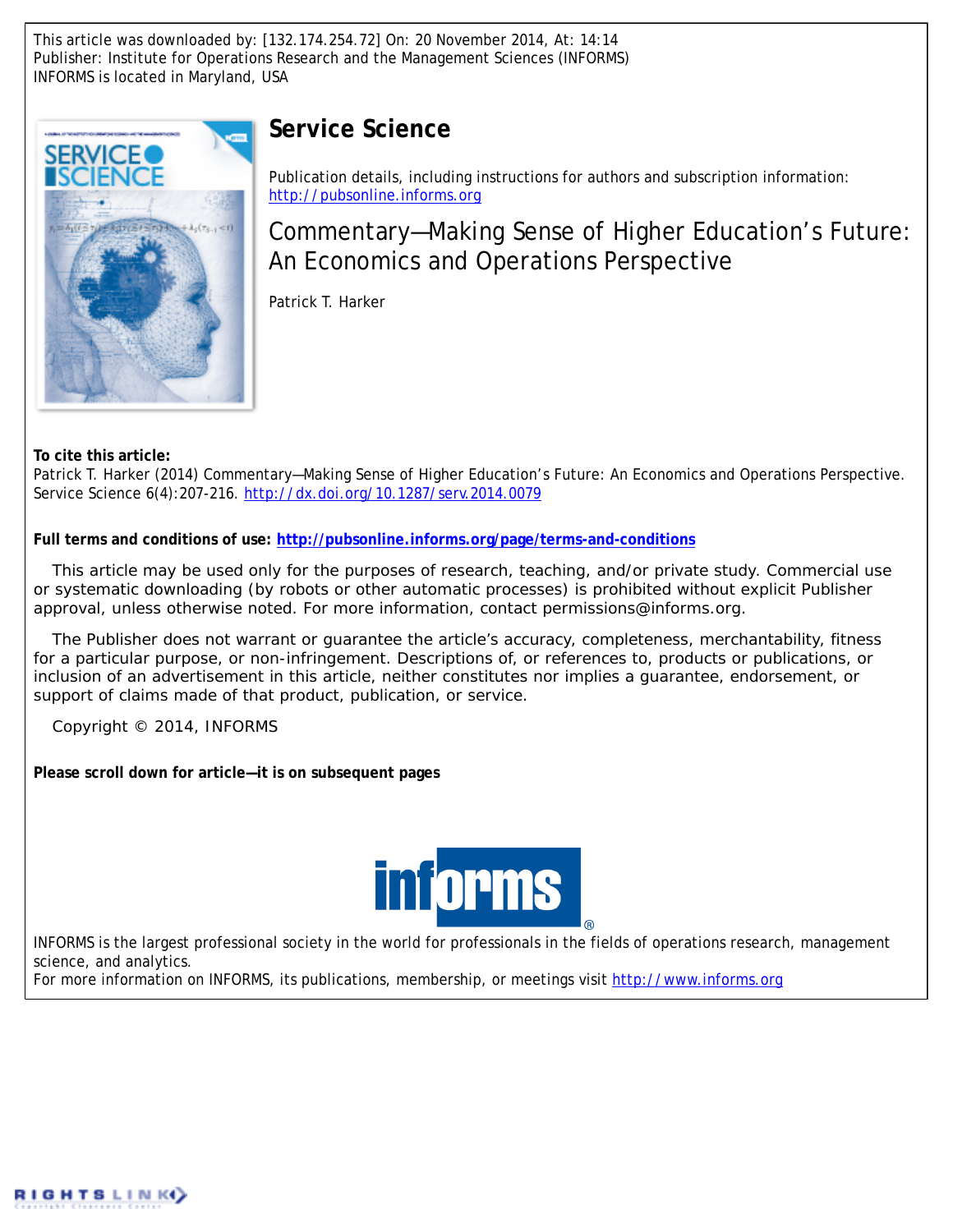



© 2014 INFORMS

## **Commentary**

# Making Sense of Higher Education's Future: An Economics and Operations Perspective

Patrick T. Harker

University of Delaware, Newark, Delaware 19711, harker@udel.edu

The increasing cost of higher education is a growing national concern, and the failure of universities to address it adequately<br>has drawn a great deal of criticism from politicians, the media, and the public. There have be he increasing cost of higher education is a growing national concern, and the failure of universities to address it adequately reform, but few clear solutions. This paper applies lessons from decades of research into the economics and effective design and management of service organizations to propose models for changing the university.

Keywords: higher education; Baumol's cost disease; service design History: Received August 8, 2014; Accepted August 30, 2014 by Paul Maglio.

#### Ah, the Face of Change: Ch-Ch-Ch-Changes!

Time may change me, but I can't trace time. —"Changes" by David Bowie

The cost of higher education is being criticized from all quarters, in the popular media, and in academic literature and conferences, and it has become enough of a national concern that college and university presidents were convened by President Obama at the White House in January 2014 to discuss the matter. There was little disagreement over the need for change. We need to make the cost of attending a university<sup>1</sup> more affordable. Enrollment is declining, government help is headed in the same direction, and an increasing number of applicants need financial aid. Some at the White House conference and other commentators (Christensen and Eyring 2011, Anderson et al. 2012, Ernst & Young 2012, Etchemendy 2014) feel that moderate reforms over time would address the problem, whereas others (and I include myself in this group) feel that the modern university needs significant change. We need to rethink both our mission and our methods.

Why does this debate matter? University education is a very large industry in the United States. With almost 21 million students and 1.5 million faculty members in more than 4,700 institutions that spend over \$480 billion annually (National Center for Education Statistics 2014), it is a big piece of our national economy. Beyond the numbers, the university has historically played a crucial role in shaping our society, preserving our culture, and, increasingly, driving innovation in all disciplines (Geiger and Sá 2008, Wissema 2009). Despite its current problems, the university remains the critical rung on the ladder to the middle class in this country (Pew Charitable Trusts 2013) and is increasingly so in developing countries all over the world (see, e.g., Academic Partnerships 2014). Even as the number of college-aged students in America declines, worldwide demand for a university education grows and grows.

Clearly, the university offers a valuable service and, viewed globally, is in increasing demand. So why fix it? • Cost: The rise in tuition and fees has been outpacing overall inflation for decades. This has led the popular press to question whether or not college still is still worth it (*Economist* 2014). Critics cite overall inefficiencies in the United States' higher education sector (Nisen 2013) in a time of dwindling public assistance. When government backs away from funding higher education, it shifts the costs directly to students (Fethke and Policano 2012). Other critics cite the "gold plating" of universities by adding expensive nonacademic amenities, increased government regulation leading to increased administrative costs, pricing distortions caused by federal student aid, etc., as the reasons for these cost increases. Archibald and Feldman (2011) consider all of these criticisms in their book Why Does College Cost So Much? Although they find that these criticisms have some merit, they conclude that the main driver of the above average cost inflation in higher education is its low labor productivity relative to other sectors of the economy, the so-called Baumol's cost disease (Baumol and Bowen 1966, Baumol and Blackman 1995). Yes, there may be "dysfunctional economic behavior" (Archibald

<sup>&</sup>lt;sup>1</sup> I use the word "university" here in the broadest sense, encompassing all the various forms of higher education.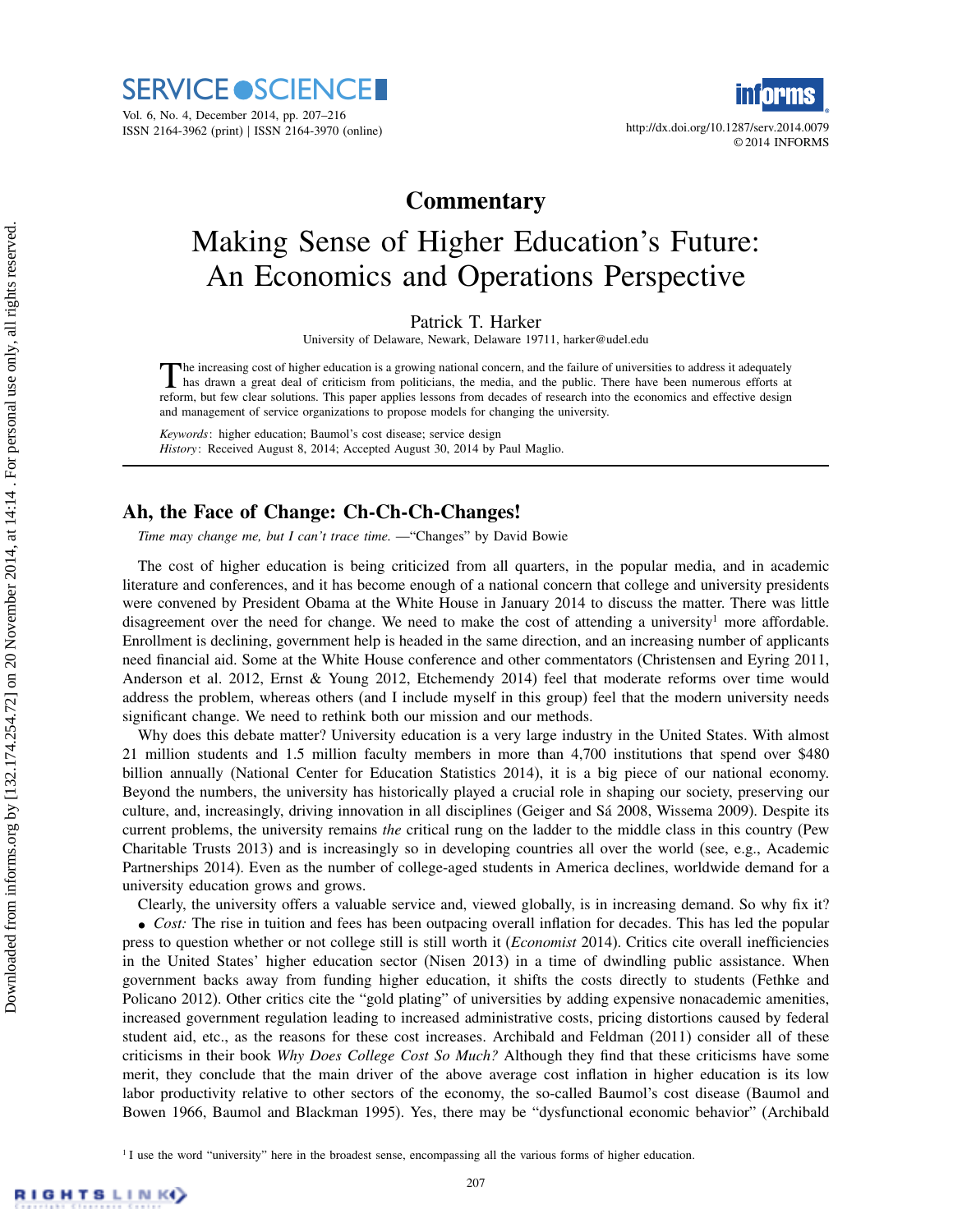and Feldman 2011, Chapter 7) in universities that is worthy of attention, but this simply cannot explain the longterm cost trends in higher education. The lack of economic productivity growth, as in all other labor-intensive service industries, is the most likely culprit to explain the cost inflation endemic in higher education.

• Student debt: As costs have risen, so too has the debt burden for students and their families. To many, this has become a crisis. Overall in this country, outstanding student loans exceed \$1 trillion (Best and Best 2014). It was one of the main issues in the Occupy Wall Street movement and in similar protests against the economic order throughout the world. As documented in Best and Best (2014), there are a variety of causes, but there is no doubt that rising costs, coupled with the Great Recession of 2008 that destroyed the ability of families to finance tuition through home equity loans, have for many put a university education out of reach.

• Changing demographics: The ethnic composition of the traditional college-age student body is changing dramatically in the United States at the same time that overall enrollment numbers are shrinking, particularly in the Northeast, Mid-Atlantic, and Midwest (Chronicle of Higher Education 2012, Western Interstate Commission for Higher Education 2012). This change has caused rating agencies to downgrade the debt of some universities (e.g., Moody's 2014). Declining enrollment raises the cost of borrowing at a time when a growing proportion of applicants are from lower-income families. Many of them are Hispanic, where an increasing number are the first in their families to attend college. This ups the pressure on the university to provide more need-based aid. For example, at the University of Delaware, we have seen a 63% increase in both low-income and first-generation students in the past five years.

• Skill level of graduates: While costs and debt are rising, the university is still a good investment if a diploma still leads to a significant increase in lifetime earnings. This measure, of course, ignores the considerable nonmonetary benefits of education both to the individual and to society. Viewed strictly as a dollar investment, the data show that a university diploma pays back more than it costs (Pew Charitable Trusts 2013; Best and Best 2014, pp. 131–135), although this return varies by major and the specific institution one attends. Critics of higher education, however, disagree, and perception is overtaking the truth on this particular measure. Universities increasingly feel compelled to justify their economic value to students, whatever the major or the university attended (Economist 2014), or the ability of the university to match employer needs with the education provided (Mourshed et al. 2013).

• Technology: Last but not least are the continued advances in information technology (IT) and its use in higher education. From massive open online courses (MOOCs) and distance-learning platforms to personalized learning systems, IT continues to hold out revolutionary potential (Wildavsky et al. 2011, Bowen 2013, Lucas 2013, Reif 2014). The venture capital industry has made major investments in companies such as Coursera, Minerva, and others (Chronicle of Higher Education 2012, DeSantis 2012). The birth of these for-profit competitors, along with entities such as the Harvard–MIT start-up edX, has generated both excitement and dread in the university community. IT has the potential to become radically disruptive, just as computer-based approaches have upended so many industries. There is both hope and fear that such innovations will end the university as we know it (Christensen and Eyring 2011).

Given this changing landscape, what is a poor university president to do? This question is not new and was addressed almost 15 years ago by Larson and Strehle (2001); most of their insights still hold true today. However, this is not just an academic question for me. I have served as President of the University of Delaware for seven years. For me, the question is both personal and professional. I spent 20-plus years studying the economics and operations of the service sector at the Wharton School as a faculty member and dean. This paper is my attempt to step back from the day-to-day of leading a university and return to my academic roots. I am trying to make sense of the forces confronting the university and lay out a likely path of change based on core economic and operations management principles. As Dick Larson, a noted scholar of services, says,

In summary, there are important stirrings in education, the World's most important service sector. These go far beyond the "time and motion" improvements of typical IE/OR [industrial engineering/operations research] studies and can extend into the classroom and into the learning process in new and transformational ways. But there is much to be done. We hope that you find the time to join the effort! (Larson 2009, p. iii)

I agree with Dick. Maybe David Bowie is right: we can't go back, but we surely can find the time to create our future!

#### Designed to Deliver?

One of the basic truths in operations management (OM) is that design drives performance (Ulrich and Eppinger 2011). The design of a product or service drives its cost structure by creating constraints on how it is delivered.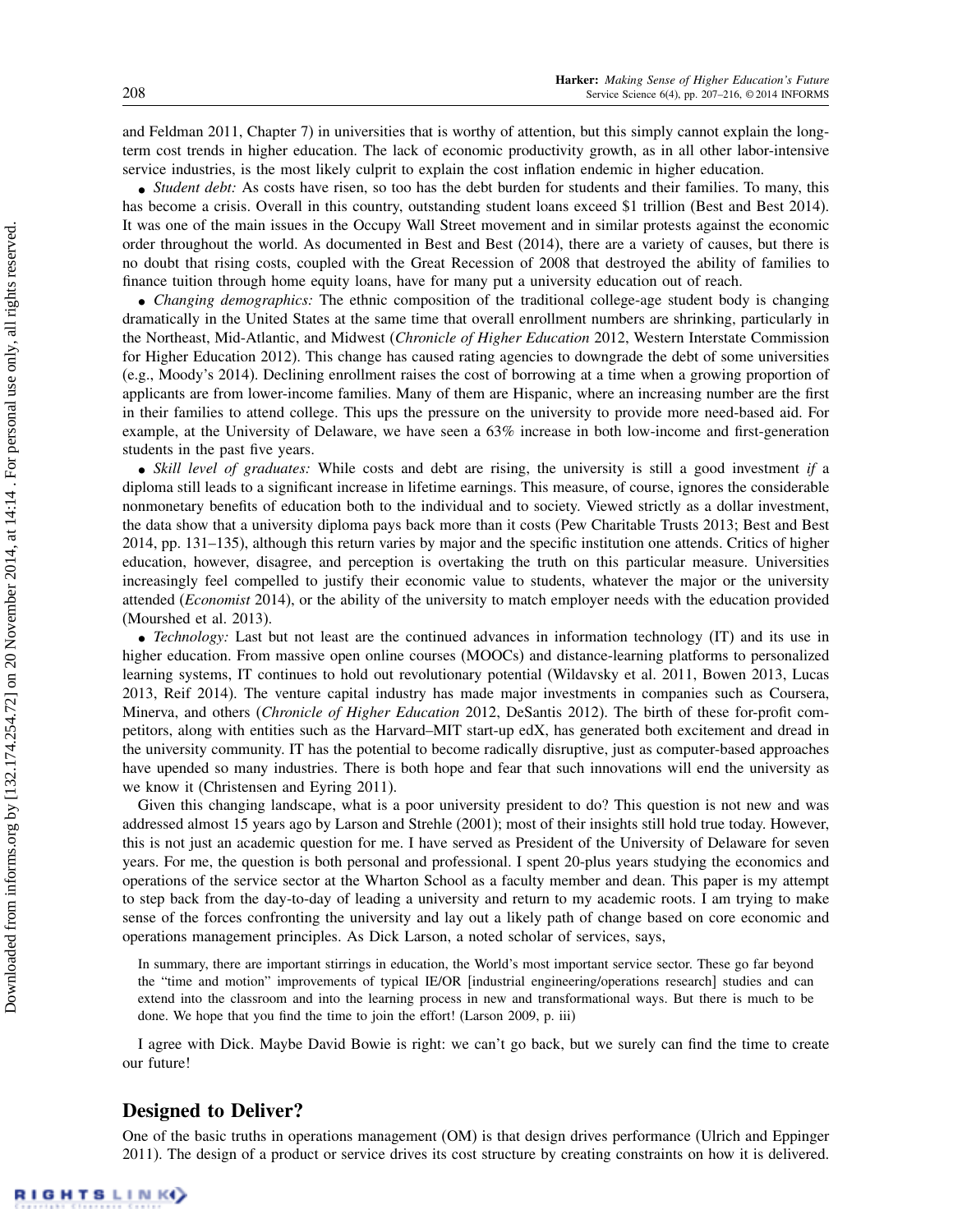Design determines how competitive it is in the marketplace. A great design delivers efficient value to customers or clients.

So what value proposition does the university offer? What are we attempting to do? Scour enough college websites, admissions brochures, and strategic plans, and you will find blurbs such as "we create lifelong learners," or "this is where you learn how to learn," or "this is where authentic learning happens," or "where learning happens  $24 \times 7$ ," among others. All colleges and universities are pitching the promise of critical skills to *learn* how to learn for a lifetime; i.e., this is their value proposition. So how are we doing on designing the university to deliver it?

Consider the typical college campus. Classes are scheduled three days a week for an hour each day, twice a week for one and a half hours, or once a week in three-hour blocks. Room assignments are optimized to fit these scheduled slots, and classes are scheduled to meet student demand (although often class times are more likely to reflect faculty preference). Classrooms are designed to meet the schedule, which in turn is derived from optimizing use of classrooms. In sum, the entire system on a college campus is design to optimize teaching, where teaching is defined as being in a classroom, for example, twice a week for one and half hours at a time. Over the decades, we have honed our system to deliver an instructor to a group students. We have built optimized teaching factories.

What's wrong with this design? So long as we assume teaching is the same as learning, then this model honors our value proposition. Increasingly, this assumption is being called into question and not just by the emergence of online alternatives. For some kinds of classes, the old design works well, but not for all. Look at the 300-student lecture hall; it's half empty most days as students "vote with their feet." Not all are skipping the class because they are lazy or unmotivated. The best students can find better ways to learn the same information on their own. So, yes, we're teaching, but in a way that has become increasingly disconnected from effective learning.

Consider the following case: A professor believes that the best way for a student to learn a topic—to learn how to learn—is to spend a lot of time working with an interactive (i.e., personalized) learning technology and to attend class only once a week. Of course, we as administrators welcome small innovations, with a few faculty entrepreneurs taking the plunge, but what happens when a significant number of faculty want to try the same thing? Unless the requests could be readily adjusted to a new overall schedule, we don't know how to handle it. Too much variety in learning modalities disrupts our highly optimized, highly engineered teaching system. Classroom scheduling, student course assignment, etc., all become far too difficult to handle.

Or consider the case of a professor who invents an incredible interactive tool for a complex concept, one that utilizes state-of-the-art game technology to let students learn by doing. Suppose this professor approaches the dean (this was me!) and says, "This tool will teach 1,000 MBAs over the course of a week, and thus, I want this to be considered part of my teaching load for the year." Here's my problem: If it's just this professor or even only a handful of faculty who want to do this, it's easy to do. But what if a large number of faculty ask for this accommodation? How do I staff the "teaching factory"? The very definition of faculty effort enshrined in union contracts and tradition, state legislation, accreditation standards, etc., is all predicated on the fact that the hours in a classroom define faculty load. We don't know yet how to account for faculty effort in different ways. In a learner-centric system, the professor's role can no longer be measured simply by hours in a classroom. And the professor who wanted his ingenious tool to count? We couldn't figure it out, so we just gave him extra compensation. It solved the immediate problem, but this approach does not a sustainable system make!

To better deliver our value proposition—to design a university that truly creates lifelong learners—will require a major change in both pedagogical concept and method. Instead of engineering teaching-efficient factories, we need to engineer learning-efficient ones. We need to design and build effective *and efficient* learning environments and processes. I emphasize "efficient" because lowering costs is a primary reason for the change. A *learning*efficient design is our goal. This shift will not be easy, but it is not unprecedented. It is worth stepping back to see what we can learn from similar service industries such as healthcare and banking, which are making equivalent transitions. Yes, I know that the university is different, but there are valuable lessons to be learned from the service sector.

First, what makes a service different from, say, manufacturing or agriculture? The fundamental difference is that customers/clients of the service are actively involved in its production. Not many of us screwed the bolts on our Toyota, but we all play a role in our healthcare. This kind of collaboration—doctor–patient, banker–investor defines a certain kind of service delivery. Clearly, education falls into this category; we can't deliver education; students have to seize it, make it their own. In a series of articles (Xue and Harker 2002; Xue et al. 2005, 2007), my coauthors and I define the concept of *customer efficiency*, a trait of high-performing service delivery systems wherein the customer is an active and highly productive part of the process. Xue et al. (2007) demonstrate how this concept can be used in retail banking to ascertain the traits that underlie profitable customers across all of the bank's service delivery channels (branches, ATMs, electronic banking, etc.). The key takeaway from this

Downloaded from informs.org by [132.174.254.72] on 20 November 2014, at 14:14 . For personal use only, all rights reserved. Downloaded from informs.org by [132.174.254.72] on 20 November 2014, at 14:14 . For personal use only, all rights reserved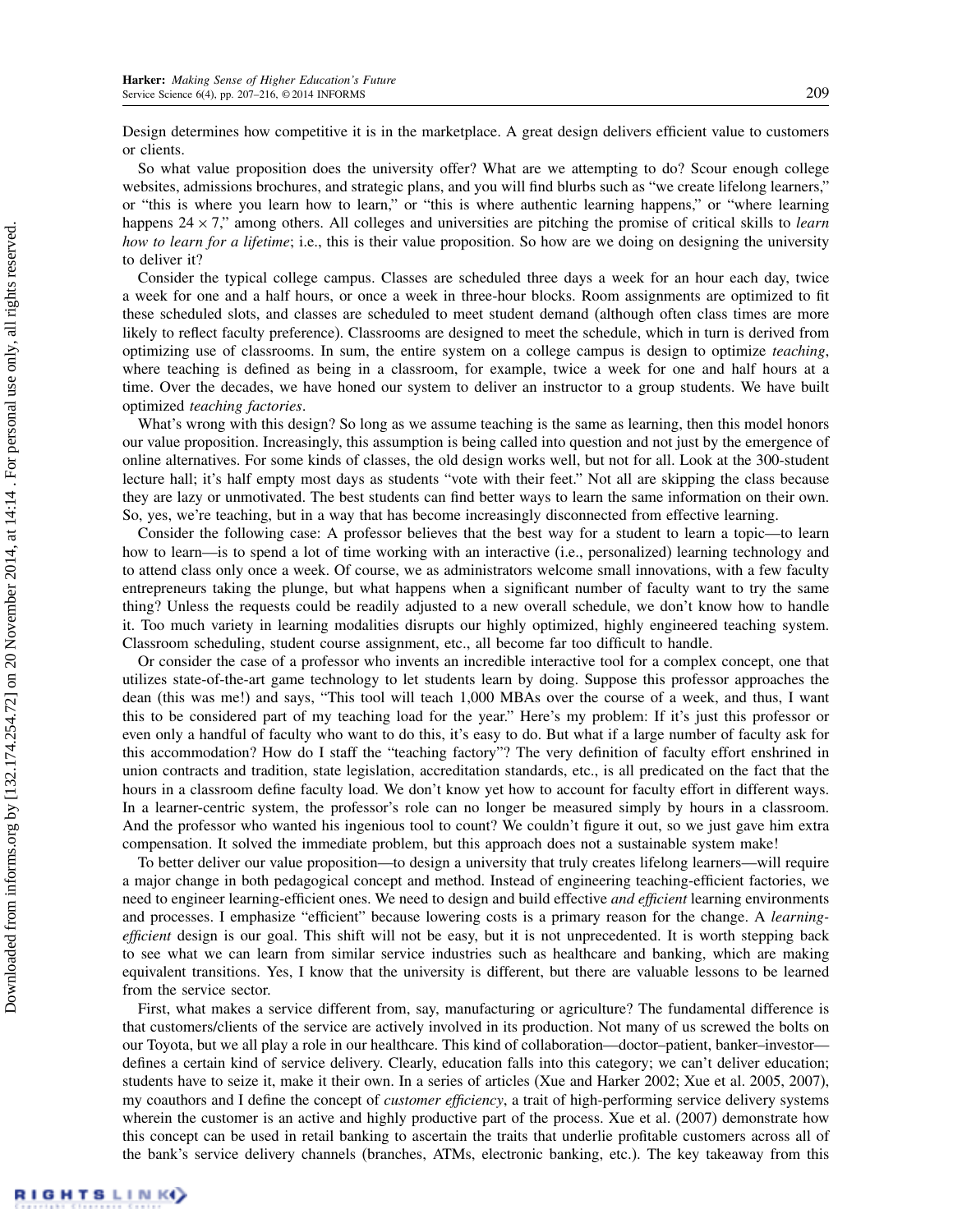analysis and subsequent literature is that focusing the design of such service delivery processes on making the customer highly efficient is one of the keys to success. Translated to the university environment, this means a greater emphasis on learning, as opposed to teaching. It may sound like mere semantics, but this shift will require a tremendous change in all aspects of our enterprise.

Getting people to agree to the need for change is one thing, but try getting them to act! We tend to move only part of the way. At our worst we see new educational methods as a threat, and we fear they will erode our current student base. At our best we adopt a few innovations that do not radically alter our legacy service model. But we can't have it both ways. Frei et al. (1999) describe a retail bank that undertook a major change to reduce costs while at the same time increasing sales. By not focusing the change process on significantly enhancing customer efficiency and only taking marginal steps away from its legacy service model, the bank's profitability suffered, and as a result, the project failed. Half-solutions work the same in the university. Real change means creating a system that efficiently delivers on our promise to help students become efficient learners.

A second major lesson from the service industry is that technology is not, in itself, the answer. Although computers can revolutionize delivery processes and entire industries, there is no straight path to a technologically enabled future. There are plenty of overhyped solutions and failures along the way. It is easy to make an expensive mistake. Take, for example, healthcare. Robot-assisted surgery was widely touted as a major advance, and many hospitals have invested heavily in the fancy new machinery. But recent studies show that the innovation offers no improvement over the work of traditional surgeons (Barbash and Glied 2010, Andrews 2013).

Education has also seen mixed results, as discussed recently by Logue (2012). The fundamental mistake is to believe that technology is the answer, instead of remembering that it is simply a tool. It is there to help implement the process; it is not itself the process. This is not a new concept. In summarizing Keller's (1968) oft-cited 1967 President's Invited Address at the American Psychological Association entitled "Good-bye, teacher...," Logue (2012) states,

In this article he [Keller] essentially advocates breaking down the entire teaching process to its elements, and conducting each of those elements more efficiently. The prime function of the teacher becomes, not to lecture, which is best left to automated means, but to engage in direct interaction with students in support of their individualized instruction.

Logue (2012) concludes her analysis of the history of information technology in education by stating,

The teaching techniques and tools discussed here have been promoted by behavioral psychologists for the past century. What lessons can we learn from this? One is that it is possible to facilitate learning using the techniques discussed here, such as personalized instruction, without ever having to use the latest (very expensive) technology. There are times when a relatively cheap programmed textbook will help someone learn, perhaps not as well as the best online program, but very well.

In other words, technology is a means to an end, and only one means at that. It is not the end in itself.

MOOCs and other online educational courses have greatly expanded the university's reach by removing the need for geographic proximity, but they have not fundamentally changed the way lessons are taught. The lessons themselves are no different from those in the lecture hall. Many students vote with their feet, never finishing MOOCs (e.g., Ho et al. 2014), just as they walk away from large lecture halls. We know that adults, young and old, learn best by doing, not by sitting and listening. One effort to apply this approach is problem-based learning (PBL), a version of which has been refined over decades at the University of Delaware (for an overview of PBL, see Duch et al. 2001). Research has shown significant improvement on learning outcomes. PBL requires new facilities, such as highly interactive science classrooms, as well as a rethinking of faculty roles (Harker 2013). One thing we have learned is that interactivity only works when it is purposively engineered.

To deliver on our promise, our value proposition, we need to ask a simple question: What is the most effective way for students to learn? It's not about the best way for us to teach, but for each skill, perspective, piece of knowledge, etc., that we want a student to acquire, what is the most efficient and effective way for students to learn? Forget flipping the classroom; we need to flip our entire perspective to become truly learner-centric.

#### It's All About the Curriculum!

Before we dive into the daunting task of becoming learner-centric by reengineering processes, let's first ask the question of what we want the students to know. If we don't know what we want the students to learn, it's impossible to design the appropriate processes that will allow them to efficiently learn it.

More than the processes, it is the design of the *curriculum*, the body of knowledge and skills that we want the student to acquire, which will ultimately decide both the quality and cost of our education. Zemsky (2013, p. 182) makes this point very clearly in his wide-ranging analysis of the current state of higher education:

What drives higher education's operating cost upward are the nature and organization of its basic functions: the provision of teaching, research, and public service. The organization of these functions determines their costs, including the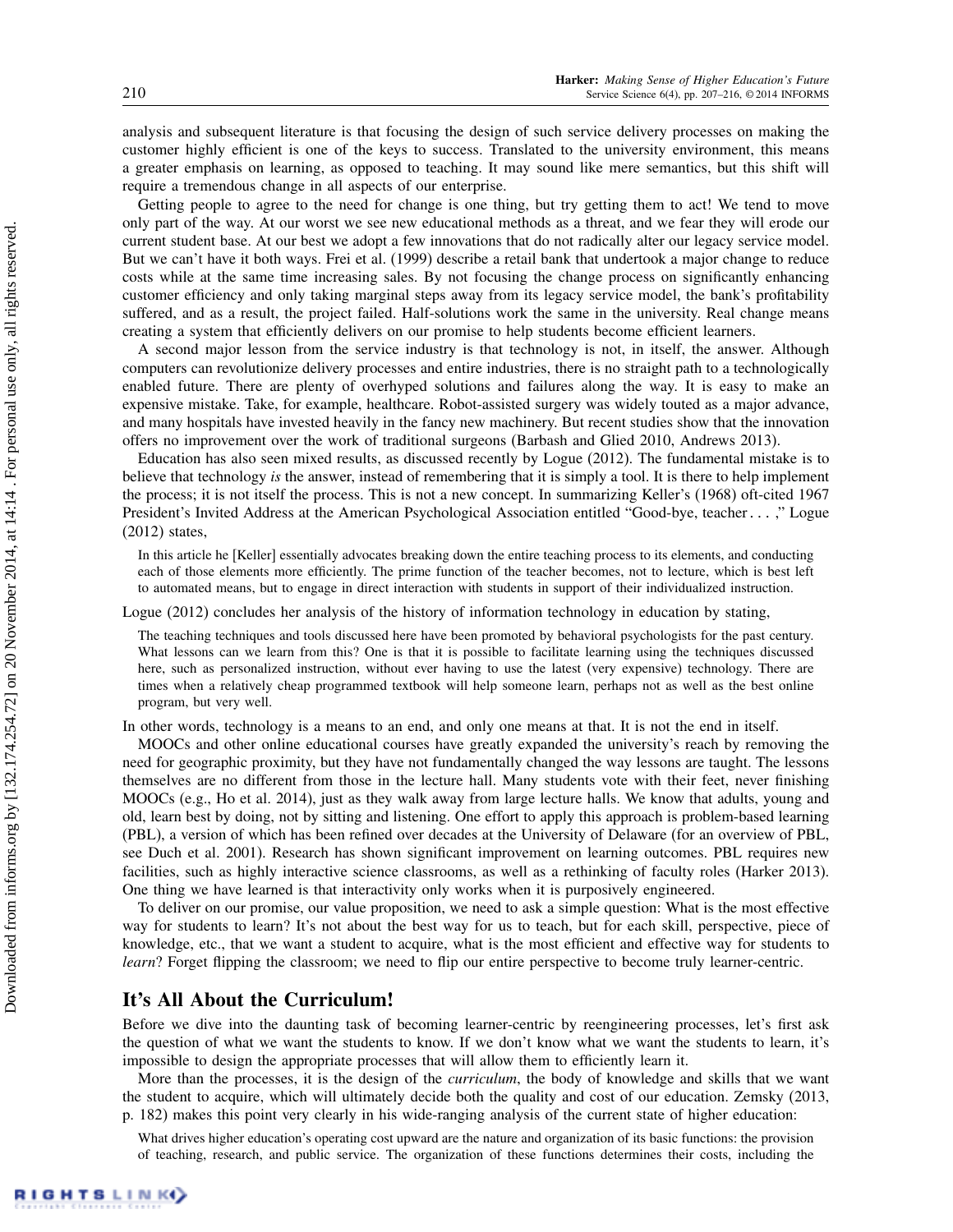number of personnel required to produce a quality product. From this perspective, the set of activities that make up each function matters most.

Simply put, once you decide what students need to know, you have limited how much process design will matter to both reduce cost and improve quality.

Consider a typical college or university and its general education requirements. This list of requirements is typically fulfilled by the student taking one or more of a selection of possible courses for each required area. How did this list get compiled, and why is this a list as opposed to a single course? We would love to believe that the faculty have taken the time to carefully designate which core courses are the best for fulfilling a given requirement. Alas, as Zemsky (2013, p. 185), states,

... To what extent is the real purpose of a college curriculum today to distribute enrollments in such a way as to preserve faculty slots? : : : It is not a wholly cynical observation to note the faculty shy away from both redesigning their curricula and better controlling the number of credits their majors acquire en route to graduation because they have little appetite for risking changes that will reduce their claim on tenured or tenure-eligible appointments.

Zemsky is simply restating an old principle in OM: excessive product variety kills! Many organizations have failed because they've overextended their product offering. Why would universities be any different?

The typical counterargument that you will hear in universities is that this variety is necessary to maintain quality and that no highly regarded institutions would limit such core courses. This is simply not true. Consider Columbia University, which has delivered a high-quality liberal arts curriculum for decades through the common core (my daughter being one of the generations of Columbians who learned to appreciate the core). Or consider leading business schools such as Wharton or Harvard that successfully deliver a high-quality common core curriculum to almost 1,000 students a year. Several liberal arts colleges also deliver a common core. Quality does not have to suffer, and it can in fact be enhanced, through the use of a common core curriculum.

The for-profit community is also recognizing this fact that a well-designed core curriculum can be both high quality and lower cost. Take, for example, the start-up Minerva Schools at KGI (2014a).<sup>2</sup> Minerva's core curriculum consists of four courses for the entire first year that are focused on the critical thinking skills of formal analyses, complex systems, multimodal communications, and empirical analyses. Students at Minerva will acquire other skills such as competency in two languages other than their own through the use of online and interactive learning technologies. These competencies will be assessed, but Minerva will not teach these skills directly (Wood 2014).

Simply put, the design of the curriculum drives the ultimate success or failure of universities. Thus, it is critical that we take the time to, as Zemsky (2013, p. 186) states, "commit to a designed curriculum."

Before designing a curriculum, we have to ask a more basic question: What basic knowledge and skills does a student need to be successful in his or her career and life? To answer this question, consider the recent book by Erik Brynjolfsson and Andrew McAfee entitled The Second Machine Age (Brynjolfsson and McAfee 2014). In this book, the authors look at the advance of digital technologies over the past several decades and consider the economic, social, and political consequences of the continued advance of computing power. In a provocative chapter, they ask the question that we as humans are often afraid to ask; namely, what do humans do better than computers today and in the foreseeable future? Rather than being Luddites, hoping that the machines will go away, Brynjolfsson and McAfee address this question head-on in context of K–12 education:

So ideation, large-frame pattern recognition, and the most complex forms of communication are cognitive areas where people still seem to have the advantage, and also seem likely to hold on to it for sometime to come. Unfortunately, though, the skills are not emphasized in most educational environments today. (p. 194)

By ideation, they refer to the ability of humans to come up with truly new and useful ideas, "out of the box ideas" as it were! Recognizing the interaction of the complex technical, cultural, economic, social, and political aspects of a situation (i.e., seeing the "big picture") is what they mean by large-frame pattern recognition, and computers are simply not very good at putting all these pieces together. Finally, machines still have a long way to go before they can understand all of the nuanced verbal and nonverbal communications that humans conduct effortlessly.

This lack of focus on these three critical areas is not just a problem for K–12 education; it also affects universities. Look around your campus and ask yourselves what percentage of the students' time is taken up with these three areas? How much of our core curriculum is devoted to ideation, large-frame pattern recognition,

<sup>&</sup>lt;sup>2</sup> In the spirit of full disclosure, I serve on the advisory board for Minerva.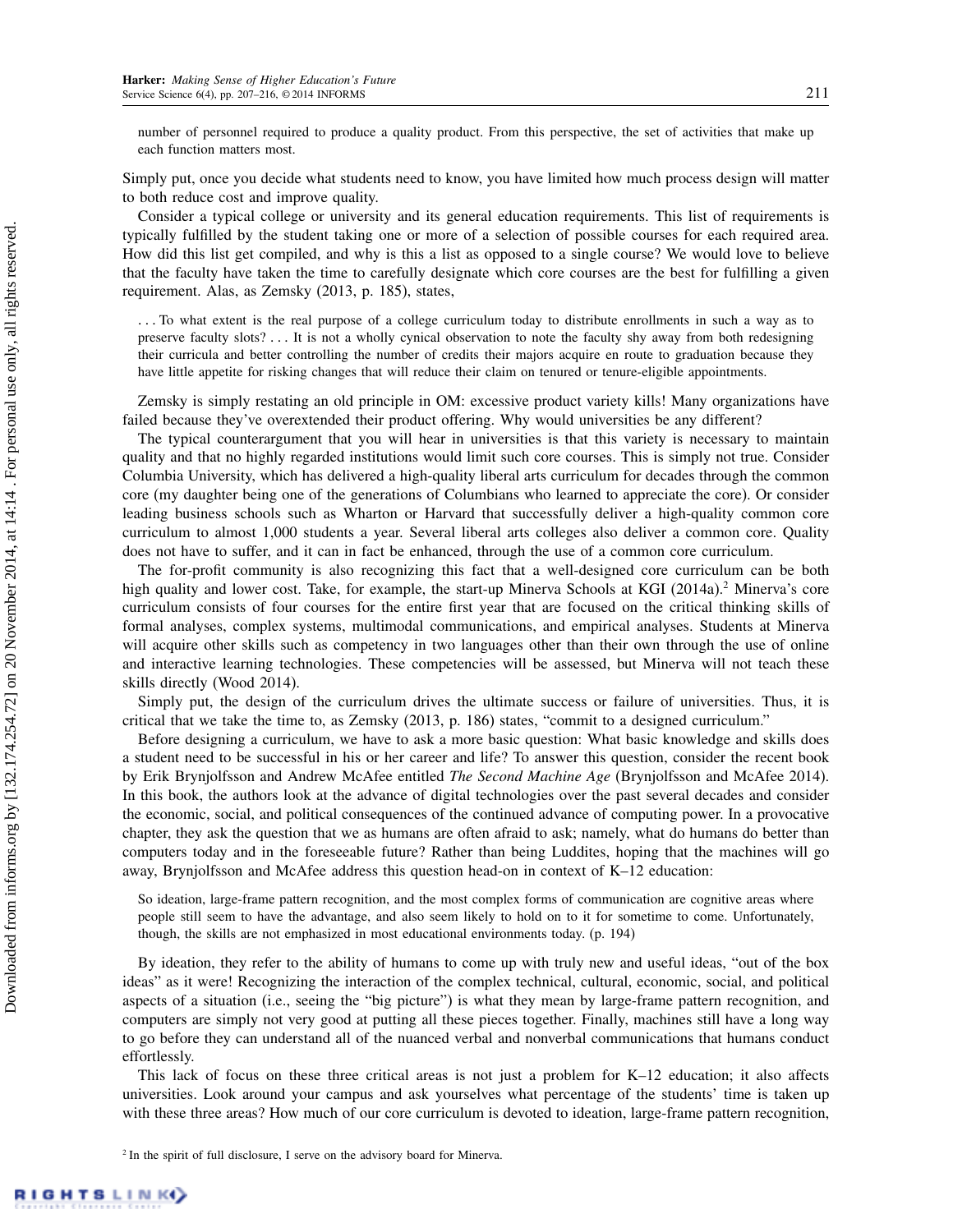and complex communication? Do we demand that students in all majors get enough exposure to the liberal arts and social sciences, disciplines that are critical to creative and complex thinking?

The Minerva curriculum is an attempt to directly confront this challenge through its four foundational courses. But we need to recognize it's not just about courses. Ideation—truly creative thinking—does not result from taking a variety of introductory courses but is the product of "deep thinking," the experience of training your mind to confront complex concepts. Learning to learn effectively isn't the result of simply taking courses but emerges from the combination of course work with, for example, undergraduate research projects, working on a start-up business, or other activities that we traditionally don't think of as part of the curriculum.

As we think about our curricula, we also need to recognize that we as humans have another unique trait compared with a computer—we can dream. We are emotional beings, and our dreams can either propel us forward or hold us back. This is not just some lofty concept but, as Bond (2014, p. 33) points out, is the key to success:

Encourage dreaming? That may not seem like a recipe for success to some, but it is perhaps the most important factor of all. US psychologist Ellis Paul Torrance followed the lives of several hundred creative high-achievers from high school into middle age, among them academics, writers, inventors, teachers, consultants, business executives and a song-writer. He noticed that it wasn't scholastic or technical abilities or achievements at school that set them apart, but characteristics such as having a sense of purpose, the courage to be creative, delighting in deep thinking and feeling comfortable in a minority of one. Most important of all, he thought, was to "fall in love with a dream," preferably at a young age, and then pursue it with intensity.

How much of our faculty time is devoted to students—to mentor them, to help them find their passions, to help them realize their dreams? Rather, we have faculty teach 300-student lectures and then wonder why students often struggle. By carefully designing a curriculum, we can free up faculty time—our most precious resource at a university—to provide that coaching, mentoring, and dreaming that students need to be successful.

### What Would Such a Learner-Centric Curriculum and Educational Delivery Processes Look Like?

The short answer to the question posed in the heading of this section is simple: I don't exactly know. Universities are evolving, and evolution requires numerous natural experiments by existing and start-up institutions to truly learn the exact details of what constitutes a cost-effective, learner-centric system. Our current models of universities have been around for centuries, honed to deliver on the teaching-centric model, so we often forget that this existing system is the result of numerous perturbations and trials. That said, I do believe there are broad parameters of the new design that will emerge in any successful system.

First, the curriculum, at least the core and possibly more, will need to be *designed* and not left to either the political wheeling and dealing of the faculty or historical inertia. It will need to focus more than ever on the critical skills outlined by Brynjolfsson and McAfee (2014) above and become less departmentally based. The Minerva model is illustrative of this point (Minerva Schools at KGI 2014a, Wood 2014); consider the text describing two of its four Cornerstone courses from its website (Minerva Schools at KGI 2014b):

Complex Systems centers on intricate causal forces that shape interrelated networks, including psychological, economic and social systems. Through examination of the various ways multiple factors interact, you gain an understanding of how complex systems give rise to emergent properties....

Multimodal Communications teaches you the fundamentals of effective communication. Through writing, public speaking, aesthetics, design, artistic expression, music, and formal debate you learn the principles of rhetoric and how to apply them based on audience and modality.

What traditional department teaches these courses? The answer: none, and many. It is a radically different design that will require a team-based, interdisciplinary approach to deliver at scale.

And scale is the second key aspect of the curriculum. To get costs under control, to combat Baumol's cost disease, we need to achieve economies of scale and not deliver the entire curriculum via a series of boutique courses. This need to achieve scale in the delivery of a course is not new. This is exactly the reason why colleges and universities built the 300-person lecture halls. Like any other service industry, we need to achieve scale, and thus improve the economic productivity of the faculty member, in a way that actually enhances the quality of the education.

IT is a crucial tool for achieving scale, but it must be used to enable a well-designed curriculum and educational delivery process. Flipped classrooms, MOOCs, personalized learning systems, and other educational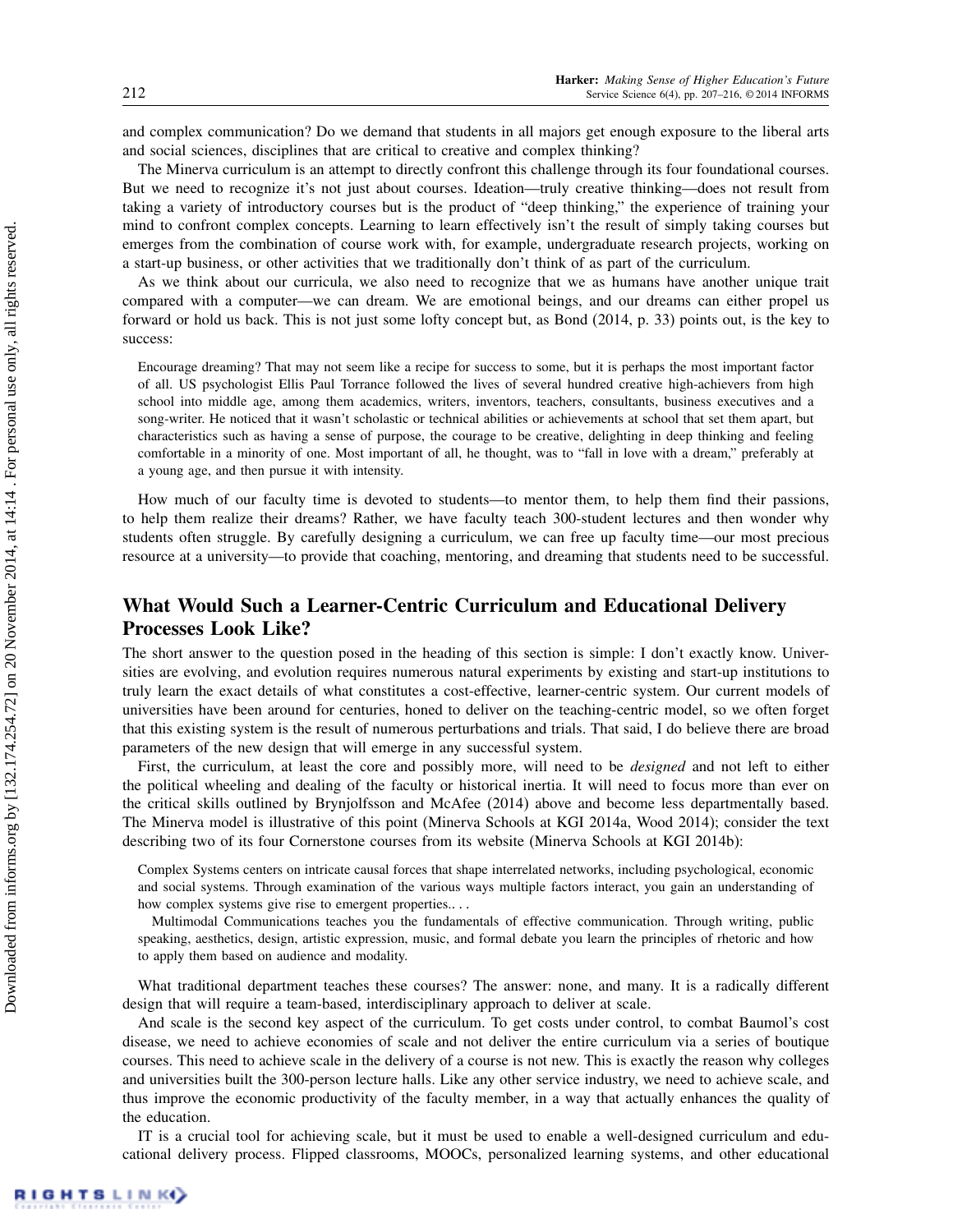technologies and methodologies yet to emerge are tools that are necessary in order to achieve economies of scale in the delivery of education, but they are not sufficient. We need to confront the structure of our faculty.

Consider healthcare as an example of the type of changes we may see in higher education. In a primary care setting, the costliest resource is the time of the physician. To bend the cost curve in healthcare, we have seen the rapid expansion of the use of nurse practitioners and physician assistants, lower-cost professionals who can provide the basic service to the patient and triage the more complex cases for the physician. We've also seen the rise of telemedicine, where a specialist can treat patients from a distance while partnering with her primary care doctor or a physician assistant.

The differentiation of labor exemplified by the rise of the physician assistant is not a new concept in higher education. In Logue's (2012) analysis of Keller's (1968) suggestions in his famous speech, she notes one important element of Keller's model for education:

Two types of teachers: classroom teachers these duties include "guiding, clarifying, demonstrating, testing, grading," and other teachers who deal with "course logistics, the interpretation training manuals, the construction of lesson plans and guides, the evaluation of student progress, the selection of [classroom teachers], and the writing of reports for superiors."

This concept goes well beyond use of teaching assistants and contemplates full-time, nontenured faculty who provide the day-to-day, hands-on experience for the students. In Harker (2013), I describe the use of preceptors at the University of Delaware who work with the tenured faculty to deliver a PBL-designed science course for first-year students with great success. To make these types of faculty models work, we need to overcome the stigma associated with being a nontenured faculty member and build teams of tenured and nontenured faculty who have deep respect for the expertise each position brings to the enterprise.

We will also need to confront the accounting problem I mentioned previously; namely, what do we define as faculty effort in the educational process? I've seen many innovative attempts to develop interdisciplinary curricula founder on this issue. For example, I was once part of a pilot curriculum where the core consisted of truly interdisciplinary courses, team-taught by two tenured faculty. Educationally, it was a great idea, but it failed because there is no way the university could scale such a curriculum and control cost. The only way to make such a curriculum work is to deliver it via a combination of IT, tenured, and nontenured faculty.

There is one other aspect of achieving scale in the curriculum that is worth considering. Look around your university, and ask yourself how many different versions of introductory statistics are being taught, or an introduction to any of a wide array of topics. If your university is like most, there will be several versions of essentially the same material. Why? The answer that is typically given is that we need to offer courses tailored to the specific needs of our students in that major, a statement that often goes unchallenged. I posit that through the creative use of IT and team-based teaching, we can both achieve scale and provide the customized content necessary for individual majors in a way that both reduces costs and improves the quality of instruction.

But when we consider the need to achieve economies of scale in the delivery of some of our introductory and larger classes, why draw the boundary of our thinking at the doors of our institutions? The use of MOOCs or other online and interactive learning platforms seems worthy of consideration to deliver the basic courses in our curricula, which then allows us to free up faculty time to teach the advanced seminars, supervise undergraduate research projects, and provide the much-needed coaching and mentoring for our students. When I've raised this concept with other university and college presidents, the objection I hear is that we're outsourcing our education! The fact is that for many institutions, we've been outsourcing the basic courses for years. Consider that publishers of major textbooks bundle PowerPoint slides and instructor's manuals full of homework and exam questions with the book, and faculty have been relying heavily on these resources for decades. What we're talking about is the use of better technology to do exactly what we been doing for years.

A different form of outsourcing can be used to preserve access to low enrollment subjects. As we know from experience, some academic subjects see enrollments that are cyclical. Rather than cancelling these classes and majors when enrollments shrink, consortia of universities can be formed to offer such courses via simple distance-learning technology such as video links to multiple classrooms, thus preserving access to these subjects.

This question of how to achieve economies of scale in the delivery of a service by outsourcing the "commodity" components of a process, thereby allowing an institution to focus its attention on delivering the unique, value-added components, is not new. Cachon and Harker (2002) address this issue and specify broad conditions under which competitors in a service industry can be better off by outsourcing parts of the delivery process. In the university context, these conditions are often met, and we are starting to see more of this type of outsourcing. What is not yet clear is what type of institutions will provide these outsourcing services. It could be an existing university of sufficient scale to provide these core courses, consortia of universities who band together to provide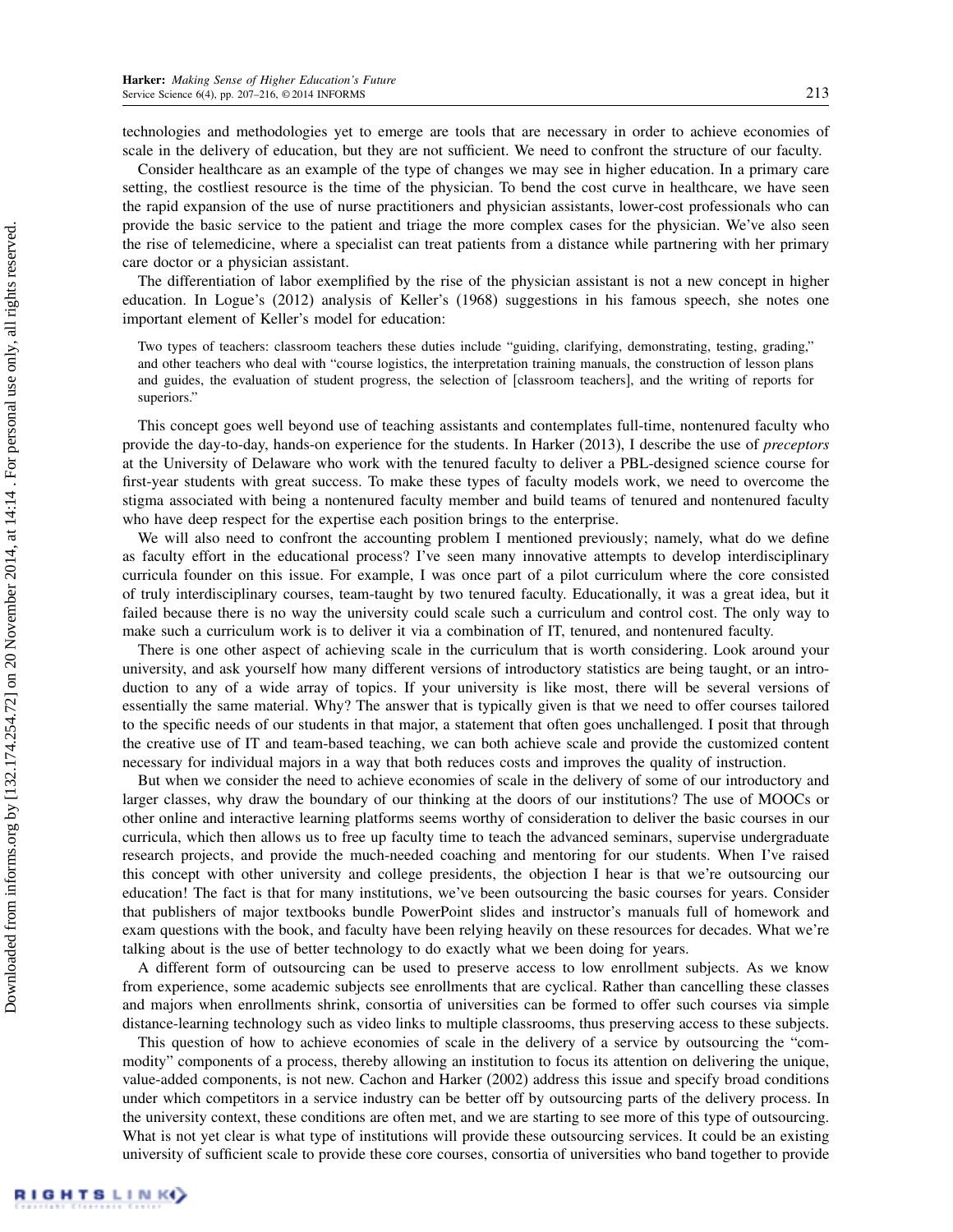these courses, or a for-profit institution such as Coursera or Minerva who provides this service for a fee. For example, Terwiesch and Ulrich (2014) discuss this outsourcing of courses via an unbundling of course content using the technology underlying MOOCs. However this outsourcing occurs, it is clear that the economics of higher education will require that we move at least part of the way in this direction.

Of course, not all universities will adopt any or all of the changes outlined above because they believe that they have sufficient resources through large endowments to ride through this storm of change sweeping through higher education. The majority, however, will need to carefully consider the change to a more focused, streamlined curricula delivered through a new combination of technology and face-to-face interaction by a different mix of faculty. This movement then allows the faculty to invest more of their time on deeper interactions with students inside and outside of the traditional classroom, and it allows institutions to invest in extracurricular activities such as theater, music, entrepreneurial ventures, and a wide variety of clubs that can teach valuable lessons and life skills. If colleges and universities do not consider such a change, the forces of change outlined previously will simply overwhelm them. Knowing this, the real challenge that faces leadership in higher education is how to get from here to there.

#### How Do We Get There?

For existing universities to change, I agree with Zemsky (2013) when he says,

My sorting through the pieces of the story begins with the faculty, who hold the key to a purposeful recasting of American higher education. Alas, too often they, or rather, we, have kept our distance. Having demonstrated little zest for confronting the changes that swirl around us, we have successfully put off recasting how and why we do what we do. The pertinent questions then become, "If not us, then who?" and "If not now, then when?" (p. 92)

Presidents, provosts, and deans come and go; the faculty need to own and drive this change and need to be convinced that the forces of change discussed herein are, in fact, real. There are many skeptics who believe that this simply will not happen (e.g., Christensen and Eyring 2011) because of faculty resistance. If this is true, then the only other option is for new institutions, nonprofit or for-profit, to fill the role of "change agents," and as discussed previously, they are indeed emerging on the higher education landscape.

I do believe that faculty will respond, and you might already see signs of these changes all across higher education. As Zemsky (2013, p. 171) states at the conclusion of his analysis of higher education,

It is, then, just possible that emerging from this perfect storm are neither battered institutions nor a diminished role for faculty, but rather an enterprise in which faculty, both singularly and collectively, succeed in having scholarship and learning retain their central importance as values to which all of higher education is committed. For this future to win the faculty must be newly willing to reconceptualize their responsibilities—to their institutions, to one another, to their students, and to the communities from which their students come....

However, I do not believe that this change can occur within our existing curricula. Rather, we need to set up experimental laboratories, the type of "skunk works" that are typical in large, complex organizations, in order to nurture this innovation. These skunk works need to be unhampered by the academic bureaucracy that often stifles such innovation in universities and could take a variety of possible forms—for example, a pilot core curriculum, a full-blown experimental college, or a new or modified degree program delivered in a hybrid model of online and face-to-face education. What matters most is that a group of faculty, the "early adopters" of new pedagogical models, needs to be empowered to pursue this innovation by using the best of what we know from cognitive science and educational practice.

To spur on such innovation, leading foundations dedicated to issues of access to higher education and/or concerned about the need to stabilize and grow the middle class should consider an active role in pushing colleges and universities in this direction. People often say that managing universities is like herding cats—i.e., an impossible task at times. But cats are easy to herd if you move their food! If foundations devoted serious resources and effort into pursuing this innovation, innovative faculty and institutions will follow.

#### Summary

Time, time, time, is on my side, yes it is.—"Time Is On My Side" by Norman Meade (recorded by the Rolling Stones)

With all due respect to Mick Jagger, time isn't on our side. The forces of change confronting higher education are not going away, and we need to act. Universities are vital to our societies, and we need to act decisively to assure their long-term sustainability. Our actions need not result from a sense of panic, but rather, from a deep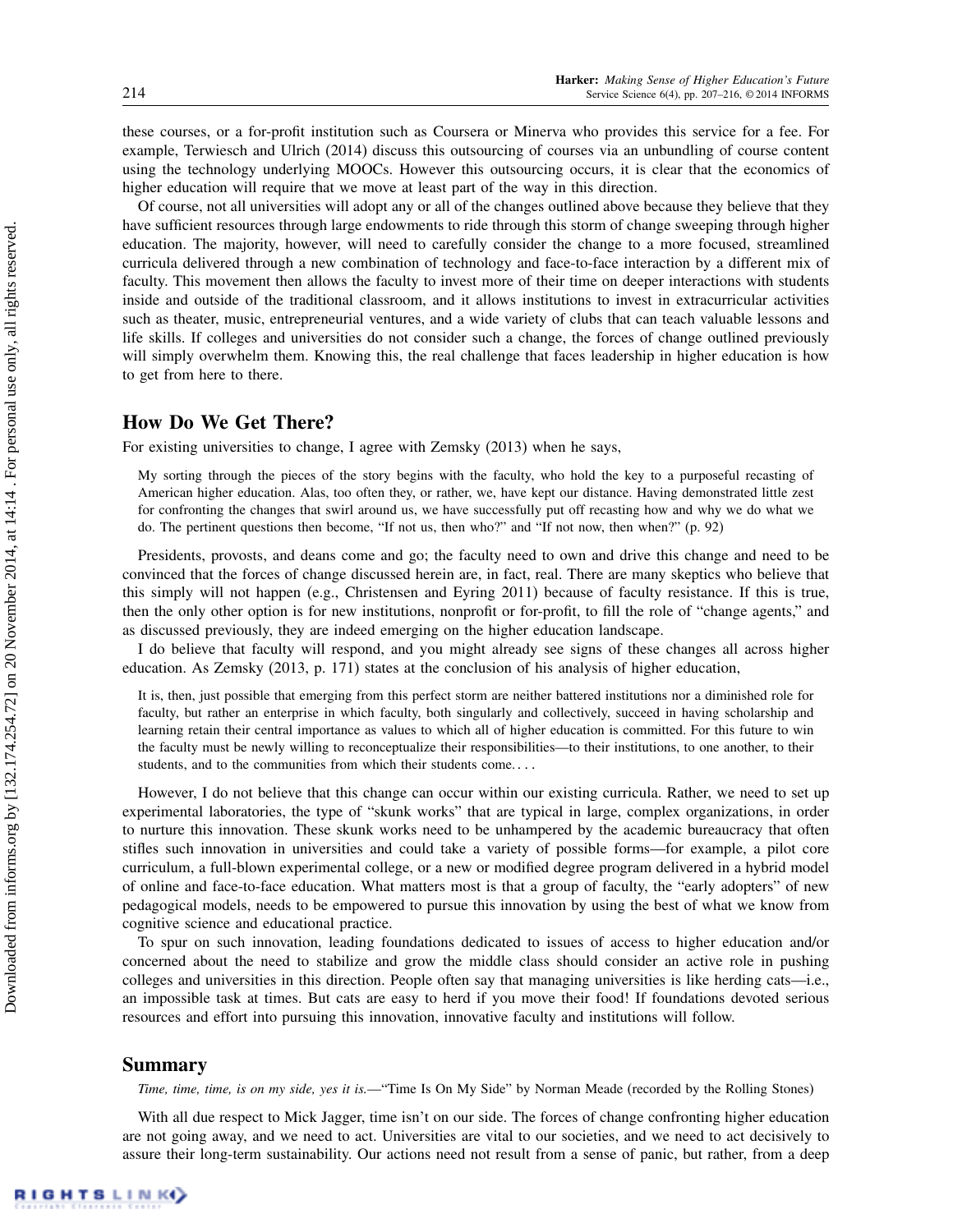understanding that our business model needs to evolve in order to become efficient and effective learner-centric institutions.

I know that many colleagues in the academy react in horror to the phrase business model as being too corporate, too nonacademic. The reality is that all organizations have business models: for-profit, nonprofit, governments, and even religious institutions. Zemsky (2013) describes the components of the university business model, and as he states, "Yes, Virginia, colleges and universities have business models" (p. 96).

This paper attempted to use what we know about effective management and design of service delivery processes and institutions to lay out an agenda for change in higher education. We are well past the need to define the problem, and we simply do not need any more heated rhetoric pointing out the issues that universities face today and in the future. What we need is a plan of action and the will and resources to make these changes a reality. There is much more work to do, both conceptually and practically, and I hope this paper stimulates other colleagues to heed Dick Larson's call to get involved in making higher education sustainable and accessible for generations to come.

#### References

Academic Partnerships (2014) Globalization of Higher Education Conference home page. Accessed June 8, 2014, http://www. globalizationofhighereducation.com/.

Anderson J, Boyles JL, Rainie L (2012) The future of higher education. Report, Pew Research Center, Washington, DC. http://www .pewinternet.org/2012//07/27/the-future-of-higher-education/.

Andrews M (2013) Questions arise about robotic surgery's cost, effectiveness. Kaiser Health News (April 23) http://www.kaiserhealthnews .org/features/insuring-your-health/2013/042313-michelle-andrews-robotic-surgery.aspx.

Archibald RB, Feldman DH (2011) Why Does College Cost So Much? (Oxford University Press, New York).

Barbash GI, Glied SA (2010) New technology and health care costs—The case of robot assisted surgery. New England J. Medicine 363(8): 701–704.

Baumol WJ, Blackman SA (1995) How to think about rising college costs. Planning Higher Ed. 23(4):1–7.

Baumol WJ, Bowen WG (1966) Performing Arts: The Economic Dilemma (Twentieth Century Fund, New York).

Best J, Best E (2014) The Student Loan Mess: How Good Intentions Created a Trillion-Dollar Problem (University of California Press, Berkeley)

Bond M (2014) The secret of success: Blood, sweat, or tears? New Scientist 221(2959):30–34.

- Bowen WG (2013) The potential for online learning: Promises and pitfalls. Educase Rev. 48(5):12–28.
- Brynjolfsson E, McAfee A (2014) The Second Machine Age: Work, Progress, and Prosperity in a Time of Brilliant Technologies (W. W. Norton & Company, New York).

Cachon GP, Harker PT (2002) Competition and outsourcing with scale economies. Management Sci. 48(10):1314–1333.

Christensen CM, Eyring HJ (2011) The Innovative University: Changing the DNA of Higher Education from the Inside Out (Jossey-Bass, San Francisco).

Chronicle of Higher Education (2012) Venture-capital investment in education-technology companies 2002–11. Accessed June 9, 2014, http://chronicle.com/article/Venture-Capital-Investment-in/132365.

DeSantis N (2012) A boom time for education start-ups. Chronicle Higher Ed. (March 18) http://chronicle.com/article/A-Boom-Time -for-Education/131229.

Duch BJ, Groh SE, Allen DE (2001) The Power of Problem-Based Learning: A Practical "How To" for Teaching Undergraduate Courses in Any Discipline (Stylus Publishing, Sterling, VA).

Economist (2014) Is college worth it? (April 5) 23–24.

Ernst & Young (2012) University of the future: A thousand year old industry on the cusp of profound change. Report, Ernst & Young, New York. http://www.ey.com/Publication/vwLUAssets/University\_of\_the\_future/\$FILE/University\_of\_the\_future\_2012.pdf.

Etchemendy J (2014) Are our colleges and universities failing us? Carnegie Reporter 7(3):44–58.

- Fethke GC, Policano AJ (2012) Public No More: A New Path to Excellence for America's Public Universities (Stanford University Press, Stanford, CA).
- Frei FX, Harker PT, Hunter LW (1999) Retail banking. Mowrey DC, ed. U.S. Industry in 2000: Studies in Competitive Performance (National Academies Press, Washington, DC), 179–214.

Geiger RL, Sá CM (2008) Tapping the Riches of Science: Universities and the Promise of Economic Growth (Harvard University Press, Cambridge, MA).

- Harker PT (2013) Adding a teacher between TA and professor. Chronicle Higher Ed. (September 30) http://chronicle.com/article/Adding-a -Teacher-Between-the/141889/.
- Ho AD, Reich J, Nesterko SO, Seaton DT, Mullaney T, Waldo J, Chuang I (2014) HarvardX and MITx: The first year of open online courses. HarvardX and MITx Working Paper 1, Harvard University and Massachusetts Institute of Technology, Cambridge, MA. http://papers.ssrn.com/sol3/papers.cfm?abstract\_id=2381263.

Keller FS (1968) Good-bye, teacher.... J. Appl. Behav. Anal. 1(1):79-89.

Larson RC (2009) Education: Our most important service sector. Service Sci. 1(4):i-iii.

Larson RC, Strehle GP (2001) Edu-tech: What's a president to do? Goodman P, ed. Technology Enhanced Learning: Opportunities for Change (Lawrence Erlbaum Associates, Mahwah, NJ), 21–59.

Logue AW (2012) Higher ed disruption: Not so new. Inside Higher Ed. (October 8) https://www.insidehighered.com/views/2012/10/08/essay -evolving-ideas-about-technology-and-education.

Lucas HC Jr (2013) Can the current model of higher education survive MOOCs and online learning? Educase Rev. 48(5):54–66.

Minerva Schools at KGI (2014a) Minerva Schools at KGI. Accessed June 7, 2014, https://minerva.kgi.edu/.

Minerva Schools at KGI (2014b) Minerva Schools at KGI Cornerstone courses. Accessed July 5, 2014, https://minerva.kgi.edu/academics/ cornerstone\_courses.